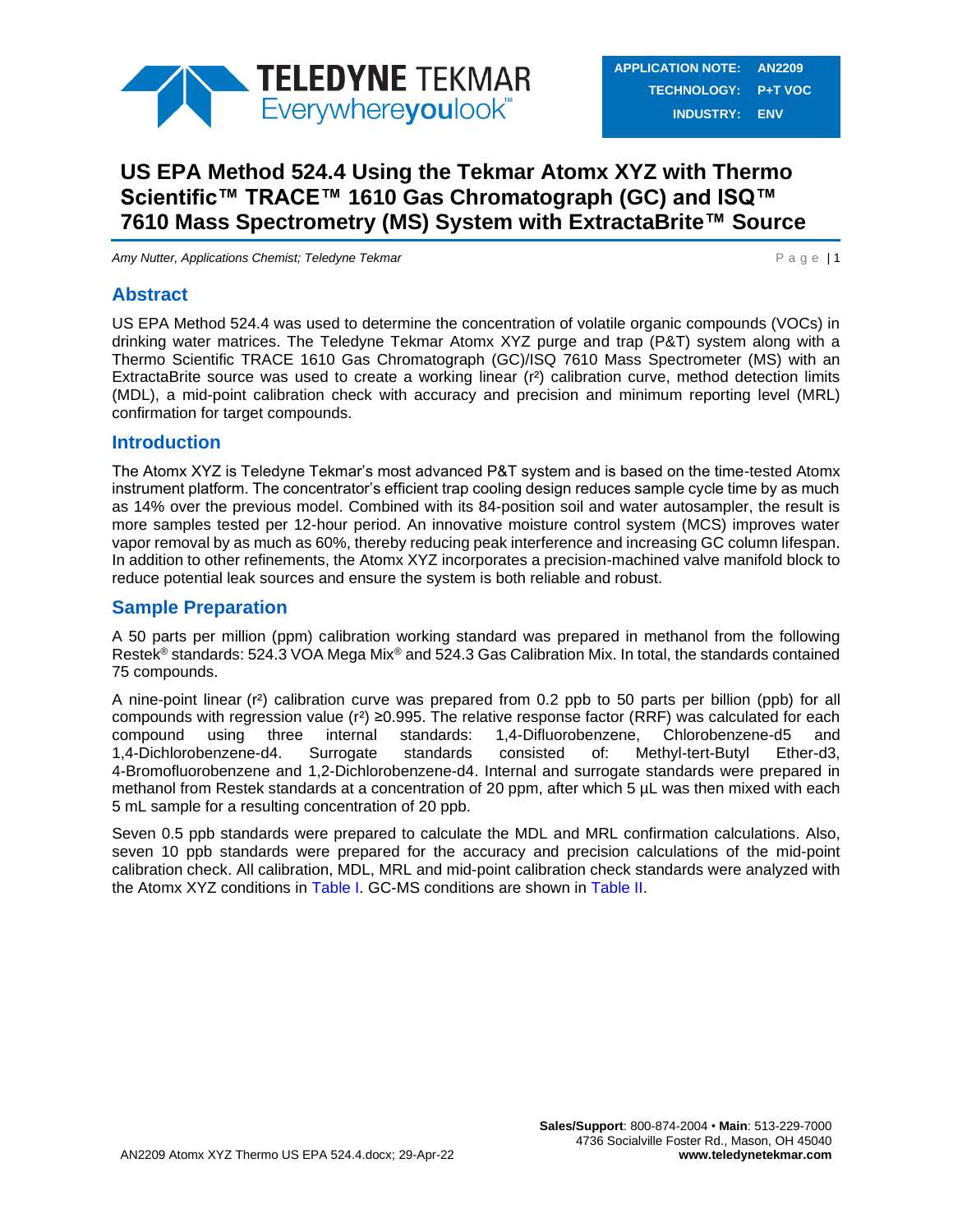

## **Experimental Instrument Conditions**

<span id="page-1-0"></span>

| <b>Table I</b><br><b>Teledyne Tekmar Atomx XYZ Water Method Conditions</b> |                 |                              |                 |  |  |  |  |  |  |
|----------------------------------------------------------------------------|-----------------|------------------------------|-----------------|--|--|--|--|--|--|
| <b>Standby</b>                                                             | <b>Variable</b> | <b>Desorb</b>                | <b>Variable</b> |  |  |  |  |  |  |
| Valve Oven Temp                                                            | 140 °C          | <b>Methanol Needle Rinse</b> | Off             |  |  |  |  |  |  |
| <b>Transfer Line Temp</b>                                                  | 140 °C          | Water Needle Rinse Volume    | 7.00 mL         |  |  |  |  |  |  |
| Sample Mount Temp                                                          | 90 °C           | Sweep Needle Time            | 0.25 min        |  |  |  |  |  |  |
| Water Heater Temp                                                          | 90 °C           | Desorb Preheat Temp          | 245 °C          |  |  |  |  |  |  |
| Sample Vial Temp                                                           | 20 °C           | <b>GC Start Signal</b>       | Begin Desorb    |  |  |  |  |  |  |
| Soil Valve Temp                                                            | 50 °C           | Desorb Time                  | $2.00$ min      |  |  |  |  |  |  |
| <b>Standby Flow</b>                                                        | 10 mL/min       | Drain Flow                   | 300 mL/min      |  |  |  |  |  |  |
| Purge Ready Temp                                                           | 40 °C           | Desorb Temp                  | 250 °C          |  |  |  |  |  |  |
| <b>Purge</b>                                                               | <b>Variable</b> | <b>Bake</b>                  | <b>Variable</b> |  |  |  |  |  |  |
| Sample Equilibrate Time                                                    | $0.00$ min      | <b>Methanol Glass Rinse</b>  | Off             |  |  |  |  |  |  |
| Pre-sweep Time                                                             | $0.25$ min      | <b>Water Bake Rinses</b>     | 1               |  |  |  |  |  |  |
| Prime Sample Fill Volume                                                   | 3.00 mL         | Water Bake Rinse Volume      | 7.00 mL         |  |  |  |  |  |  |
| Sample Volume                                                              | 5.00 mL         | <b>Bake Rinse Sweep Time</b> | $0.25$ min      |  |  |  |  |  |  |
| Sweep Sample Time                                                          | $0.25$ min      | <b>Bake Rinse Sweep Flow</b> | 100 mL/min      |  |  |  |  |  |  |
| Sweep Sample Flow                                                          | 100 mL/min      | <b>Bake Rinse Drain Time</b> | $0.40$ min      |  |  |  |  |  |  |
| Sparge Vessel Heater                                                       | Off             | <b>Bake Time</b>             | 2.00 min        |  |  |  |  |  |  |
| Purge Time                                                                 | 8.00 min        | <b>Bake Flow</b>             | 200 mL/min      |  |  |  |  |  |  |
| Purge Flow                                                                 | 55 mL/min       | <b>Bake Temp</b>             | 260 °C          |  |  |  |  |  |  |
| Purge Temp                                                                 | 20 °C           | <b>MCS Bake Temp</b>         | 200 °C          |  |  |  |  |  |  |
| MCS Purge Temp                                                             | 20 °C           |                              |                 |  |  |  |  |  |  |
| Dry Purge Time                                                             | $0.5$ min       | <b>Trap</b>                  | 9               |  |  |  |  |  |  |
| Dry Purge Flow                                                             | 100 mL/min      | <b>Chiller Tray</b>          | On              |  |  |  |  |  |  |
| Dry Purge Temp                                                             | 20 °C           | <b>Purge Gas</b>             | Nitrogen        |  |  |  |  |  |  |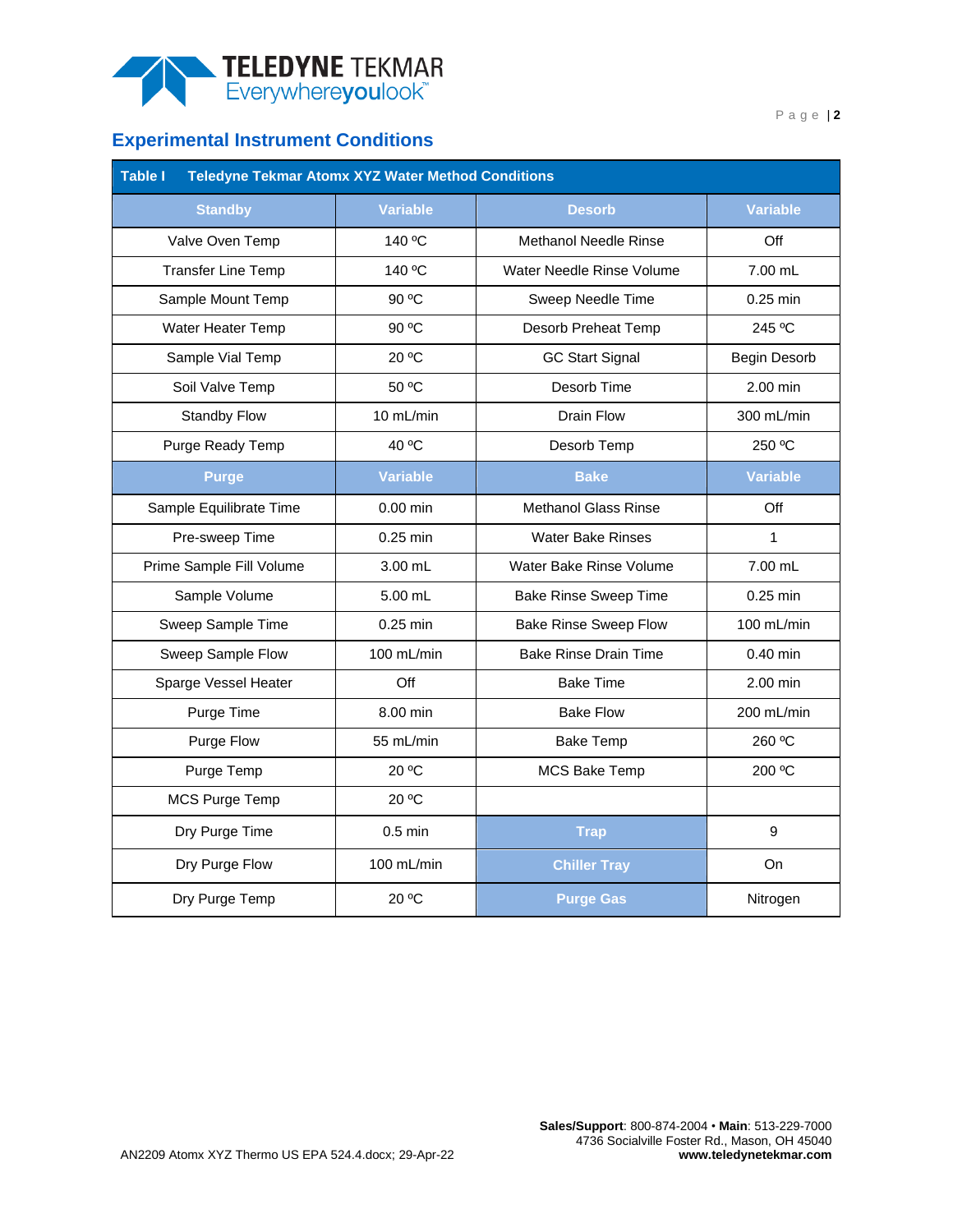

<span id="page-2-0"></span>

| <b>Table II</b>                                    | Thermo Scientific TRACE 1610 GC and ISQ 7610 MS System Conditions                     |  |  |  |  |  |
|----------------------------------------------------|---------------------------------------------------------------------------------------|--|--|--|--|--|
|                                                    | <b>Thermo Scientific TRACE 1610 GC Conditions</b>                                     |  |  |  |  |  |
| Column                                             | TG VMS, 20m x 0.18 mm, 1um Film, Helium - 0.8 mL/min                                  |  |  |  |  |  |
| Oven Profile                                       | 35 °C, 3 min, 12°C/min to 85 °C, 25 °C/min to 225 °C, 2 min Hold, Run Time 14.767 min |  |  |  |  |  |
| 200 °C, 50:1 Split, purge flow 0.5 mL/min<br>Inlet |                                                                                       |  |  |  |  |  |
|                                                    | <b>ISQ 7610 MS Conditions</b>                                                         |  |  |  |  |  |
| Temp                                               | Transfer Line 230 °C; Ion Source 280 °C                                               |  |  |  |  |  |
| Scan                                               | Range 35 amu to 260 amu, Solvent Delay 0.50 min, Dwell/Scan Time 0.15 sec.            |  |  |  |  |  |
| Current                                            | Emission Current 25 µA, Gain 3.00E+005                                                |  |  |  |  |  |

### **Results**

The linear correlation coefficient of the calibration curve (r²), MDL, mid-point calibration check and MRL confirmation data are shown in [Table III.](#page-2-1) [Figure 1](#page-6-0) displays a 10 ppb standard, indicating excellent peak resolution with minimal water interference for all VOCs.

<span id="page-2-1"></span>

| Method 524.4 Calibration, Method Detection Limit, Mid-Point Check and Minimum Reporting Level Data<br><b>Table III</b> |                                             |                 |                                       |                    |                                                              |                            |                                           |                           |                                                              |                        |
|------------------------------------------------------------------------------------------------------------------------|---------------------------------------------|-----------------|---------------------------------------|--------------------|--------------------------------------------------------------|----------------------------|-------------------------------------------|---------------------------|--------------------------------------------------------------|------------------------|
| <b>Compound</b>                                                                                                        | <b>Calibration</b><br>$(0.2$ ppb $-50$ ppb) |                 |                                       |                    | <b>Method Detection</b><br><b>Limits</b><br>$(n=7, 0.5$ ppb) |                            | <b>Mid-Point Check</b><br>$(n=7, 10$ ppb) |                           | <b>Minimum</b><br><b>Reporting Level</b><br>$(n=7, 0.5$ ppb) |                        |
|                                                                                                                        | Ret.<br><b>Time</b>                         | Confirm.<br>lon | <b>Linearity</b><br>$(r^2 \ge 0.995)$ | Avg.<br><b>RRF</b> | <b>MDL</b><br>(ppb)                                          | <b>Precision</b><br>(520%) | <b>Precision</b><br>(≤20%)                | <b>Accuracy</b><br>(±30%) | <b>LPIR</b><br>(≥50%)                                        | <b>UPIR</b><br>(≤150%) |
| Dichlorodifluoromethane                                                                                                | 1.18                                        | 85              | 1.000                                 | 0.468              | 0.17                                                         | 11.5                       | 5.6                                       | 97                        | 52                                                           | 139                    |
| Chlorodifluoromethane                                                                                                  | 1.21                                        | 51              | 1.000                                 | 1.05               | 0.13                                                         | 8.7                        | 4.9                                       | 99                        | 62                                                           | 127                    |
| Chloromethane                                                                                                          | 1.34                                        | 50              | 1.000                                 | 0.961              | 0.15                                                         | 9.7                        | 3.2                                       | 102                       | 63                                                           | 140                    |
| Vinyl Chloride                                                                                                         | 1.40                                        | 62              | 1.000                                 | 0.400              | 0.14                                                         | 9.0                        | 4.6                                       | 98                        | 61                                                           | 130                    |
| 1,3-Butadiene                                                                                                          | 1.42                                        | 39              | 1.000                                 | 0.848              | 0.10                                                         | 5.9                        | 8.8                                       | 99                        | 83                                                           | 133                    |
| Bromomethane <sup>1</sup>                                                                                              | 1.66                                        | 94              | 0.999                                 | 0.396              | 0.17                                                         | 11.5                       | 3.3                                       | 108                       | 51                                                           | 138                    |
| Trichlorofluoromethane                                                                                                 | 1.89                                        | 101             | 1.000                                 | 0.666              | 0.14                                                         | 9.9                        | 5.3                                       | 95                        | 55                                                           | 125                    |
| Diethyl Ether                                                                                                          | 2.19                                        | 59              | 1.000                                 | 0.383              | 0.06                                                         | 3.7                        | 2.3                                       | 97                        | 81                                                           | 109                    |
| Carbon Disulfide                                                                                                       | 2.33                                        | 76              | 1.000                                 | 0.951              | 0.11                                                         | 6.5                        | 4.7                                       | 96                        | 77                                                           | 132                    |
| 1,1-Dichloroethene                                                                                                     | 2.33                                        | 96              | 1.000                                 | 0.458              | 0.13                                                         | 8.1                        | 4.4                                       | 97                        | 67                                                           | 131                    |
| lodomethane <sup>1</sup>                                                                                               | 2.44                                        | 142             | 0.997                                 | 0.558              | 0.07                                                         | 3.7                        | 2.8                                       | 88                        | 99                                                           | 133                    |
| Allyl Chloride                                                                                                         | 2.76                                        | 76              | 1.000                                 | 0.273              | 0.12                                                         | 8.3                        | 3.3                                       | 97                        | 63                                                           | 125                    |
| Methylene Chloride                                                                                                     | 2.87                                        | 49              | 1.000                                 | 1.32               | 0.11                                                         | 6.5                        | 1.5                                       | 103                       | 78                                                           | 133                    |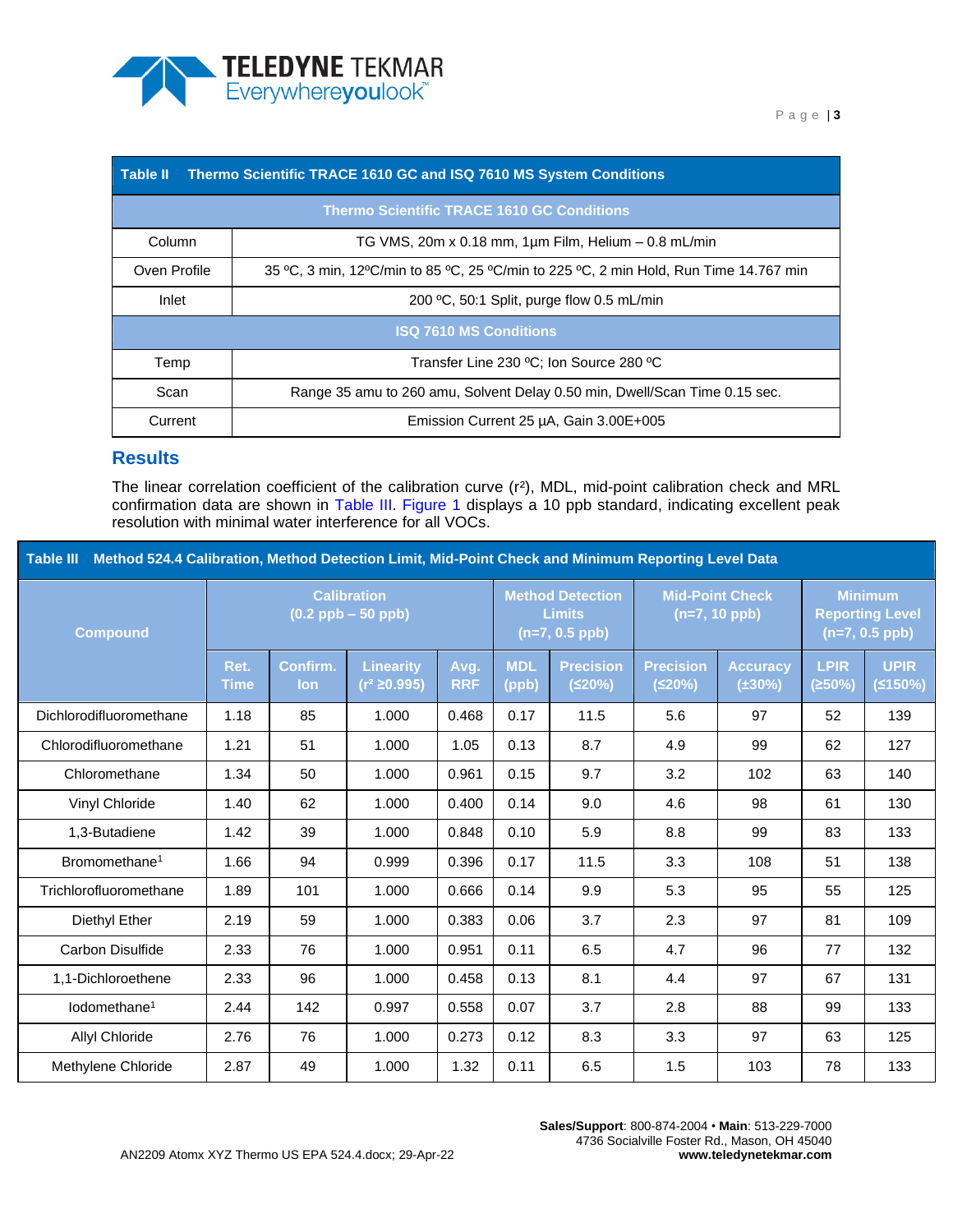

| Table III<br>Method 524.4 Calibration, Method Detection Limit, Mid-Point Check and Minimum Reporting Level Data |                                             |                 |                                     |                    |                                                              |                            |                                           |                                 |                                                              |                        |
|-----------------------------------------------------------------------------------------------------------------|---------------------------------------------|-----------------|-------------------------------------|--------------------|--------------------------------------------------------------|----------------------------|-------------------------------------------|---------------------------------|--------------------------------------------------------------|------------------------|
| <b>Compound</b>                                                                                                 | <b>Calibration</b><br>$(0.2$ ppb $-50$ ppb) |                 |                                     |                    | <b>Method Detection</b><br><b>Limits</b><br>$(n=7, 0.5$ ppb) |                            | <b>Mid-Point Check</b><br>$(n=7, 10$ ppb) |                                 | <b>Minimum</b><br><b>Reporting Level</b><br>$(n=7, 0.5$ ppb) |                        |
|                                                                                                                 | Ret.<br><b>Time</b>                         | Confirm.<br>lon | <b>Linearity</b><br>$(r^2 ≥ 0.995)$ | Avg.<br><b>RRF</b> | <b>MDL</b><br>(ppb)                                          | <b>Precision</b><br>(520%) | <b>Precision</b><br>(520%)                | <b>Accuracy</b><br>$(\pm 30\%)$ | <b>LPIR</b><br>(250%)                                        | <b>UPIR</b><br>(5150%) |
| trans-1,2-Dichloroethene                                                                                        | 3.04                                        | 61              | 1.000                               | 0.593              | 0.10                                                         | 6.7                        | 3.2                                       | 100                             | 72                                                           | 124                    |
| Methyl Acetate                                                                                                  | 3.10                                        | 43              | 1.000                               | 0.774              | 0.10                                                         | 6.8                        | 2.4                                       | 93                              | 71                                                           | 122                    |
| Methyl-tert-Butyl Ether-d3 (SURR)                                                                               | 3.20                                        | 76              | 1.7                                 | 1.00               |                                                              | 1.7                        | 0.7                                       | 99                              | 90                                                           | 103                    |
| Methyl-tert-Butyl Ether                                                                                         | 3.21                                        | 73              | 0.999                               | 1.13               | 0.04                                                         | 3.0                        | 2.3                                       | 94                              | 80                                                           | 102                    |
| tert-Butyl Alcohol                                                                                              | 3.39                                        | 59              | 1.000                               | 0.038              | 0.17                                                         | 10.0                       | 3.2                                       | 90                              | 65                                                           | 149                    |
| Diisopropyl Ether                                                                                               | 3.65                                        | 45              | 1.000                               | 2.58               | 0.04                                                         | 2.6                        | 2.6                                       | 94                              | 77                                                           | 95                     |
| 1,1-Dichloroethane                                                                                              | 3.67                                        | 63              | 1.000                               | 0.764              | 0.11                                                         | 7.3                        | 2.3                                       | 99                              | 70                                                           | 126                    |
| tert-Butyl Ethyl Ether                                                                                          | 4.04                                        | 59              | 0.999                               | 1.13               | 0.04                                                         | 3.4                        | 2.5                                       | 91                              | 70                                                           | 92                     |
| cis-1,2-Dichloroethene                                                                                          | 4.24                                        | 96              | 1.000                               | 0.499              | 0.12                                                         | 7.6                        | 1.6                                       | 95                              | 67                                                           | 125                    |
| Bromochloromethane                                                                                              | 4.43                                        | 128             | 1.000                               | 0.207              | 0.12                                                         | 7.8                        | 1.8                                       | 98                              | 69                                                           | 130                    |
| Chloroform                                                                                                      | 4.53                                        | 83              | 1.000                               | 0.844              | 0.13                                                         | 8.4                        | 2.7                                       | 99                              | 65                                                           | 130                    |
| Carbon Tetrachloride                                                                                            | 4.64                                        | 117             | 0.999                               | 0.435              | 0.07                                                         | 5.9                        | 4.0                                       | 91                              | 60                                                           | 96                     |
| Tetrahydrofuran                                                                                                 | 4.70                                        | 72              | 0.999                               | 0.048              | 0.09                                                         | 7.2                        | 2.7                                       | 87                              | 54                                                           | 97                     |
| 1,1,1-Trichloroehane                                                                                            | 4.72                                        | 97              | 1.000                               | 0.612              | 0.08                                                         | 5.9                        | 4.1                                       | 95                              | 67                                                           | 108                    |
| 1,1-Dichloropropene                                                                                             | 4.85                                        | 75              | 0.998                               | 0.435              | 0.09                                                         | 6.9                        | 4.4                                       | 89                              | 57                                                           | 99                     |
| 1-Chlorobutane                                                                                                  | 4.91                                        | 56              | 0.998                               | 0.678              | 0.07                                                         | 6.1                        | 5.1                                       | 91                              | 58                                                           | 95                     |
| Benzene                                                                                                         | 5.08                                        | 78              | 0.999                               | 1.45               | 0.06                                                         | 4.9                        | 3.3                                       | 93                              | 66                                                           | 98                     |
| tert-Amyl Methyl Ether                                                                                          | 5.28                                        | 73              | 0.999                               | 0.976              | 0.03                                                         | 2.7                        | 2.7                                       | 92                              | 73                                                           | 90                     |
| 1,2-Dichloroethane                                                                                              | 5.30                                        | 62              | 1.000                               | 0.532              | 0.08                                                         | 5.3                        | 1.3                                       | 96                              | 73                                                           | 111                    |
| Trichloroethylene                                                                                               | 5.68                                        | 95              | 1.000                               | 0.535              | 0.09                                                         | 6.0                        | 5.1                                       | 108                             | 76                                                           | 123                    |
| 1,4-Difluorobenzene (IS)                                                                                        | 5.73                                        | 114             |                                     |                    |                                                              |                            |                                           |                                 |                                                              |                        |
| tert-Amyl Ethyl Ether                                                                                           | 6.00                                        | 59              | 1.000                               | 0.941              | 0.06                                                         | 4.1                        | 2.5                                       | 97                              | 75                                                           | 104                    |
| Dibromomethane                                                                                                  | 6.08                                        | 93              | 1.000                               | 0.299              | 0.06                                                         | 4.1                        | 1.5                                       | 98                              | 79                                                           | 109                    |
| 1,2-Dichloropropane                                                                                             | 6.19                                        | 63              | 0.999                               | 0.434              | 0.03                                                         | 2.5                        | 2.2                                       | 96                              | 78                                                           | 95                     |
| Bromodichloromethane                                                                                            | 6.28                                        | 83              | 1.000                               | 0.584              | 0.07                                                         | 5.1                        | 2.6                                       | 93                              | 67                                                           | 101                    |
| cis-1,3-Dichloropropene                                                                                         | 6.93                                        | 75              | 0.998                               | 0.594              | 0.05                                                         | 4.5                        | 1.8                                       | 89                              | 62                                                           | 90                     |
| Toluene                                                                                                         | 7.16                                        | 91              | 0.999                               | 1.68               | 0.05                                                         | 3.6                        | 4.2                                       | 88                              | 70                                                           | 93                     |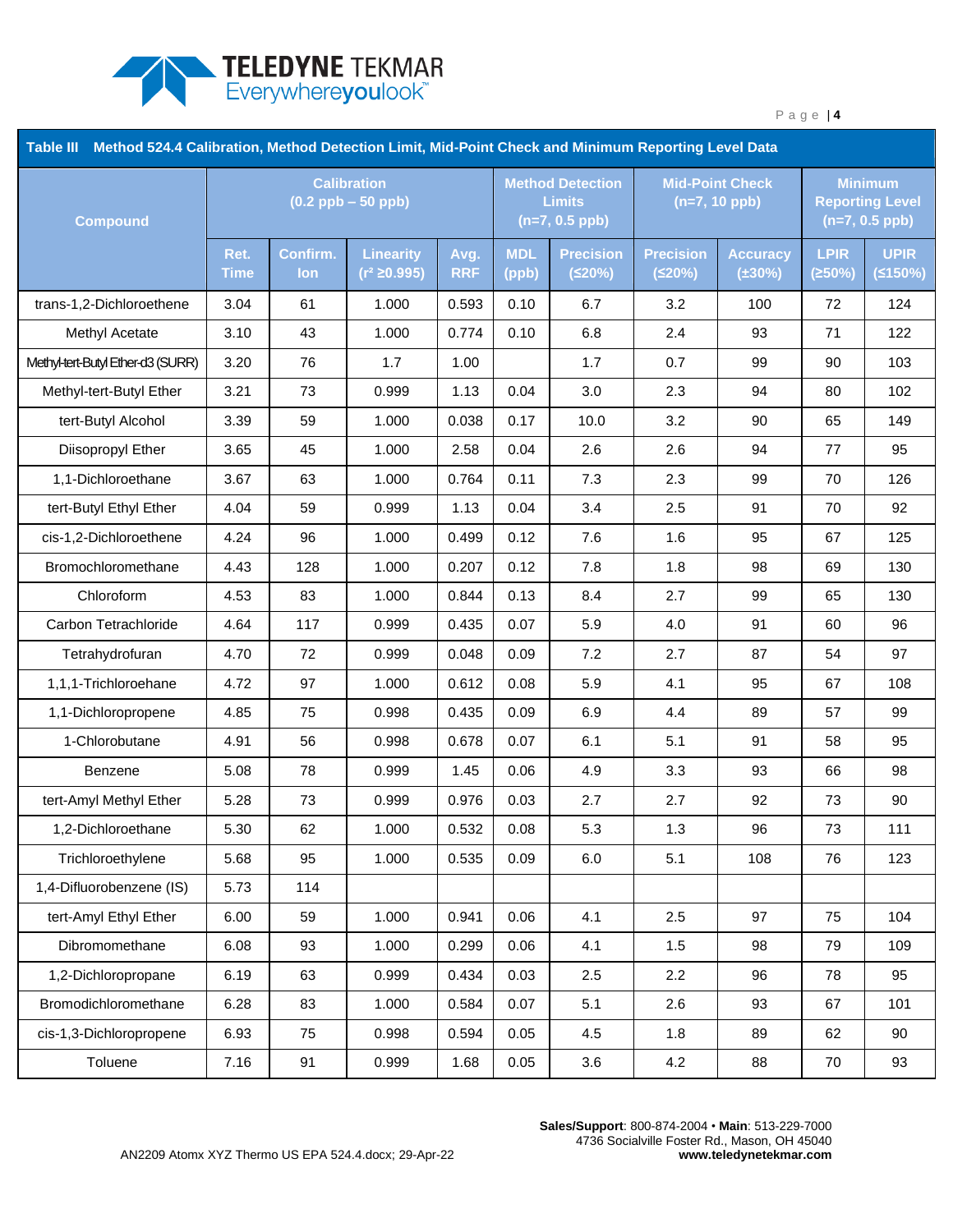

| Method 524.4 Calibration, Method Detection Limit, Mid-Point Check and Minimum Reporting Level Data<br><b>Table III</b> |                                             |                 |                                       |                    |                                                              |                            |                                           |                                 |                                                              |                        |
|------------------------------------------------------------------------------------------------------------------------|---------------------------------------------|-----------------|---------------------------------------|--------------------|--------------------------------------------------------------|----------------------------|-------------------------------------------|---------------------------------|--------------------------------------------------------------|------------------------|
| <b>Compound</b>                                                                                                        | <b>Calibration</b><br>$(0.2$ ppb $-50$ ppb) |                 |                                       |                    | <b>Method Detection</b><br><b>Limits</b><br>$(n=7, 0.5$ ppb) |                            | <b>Mid-Point Check</b><br>$(n=7, 10$ ppb) |                                 | <b>Minimum</b><br><b>Reporting Level</b><br>$(n=7, 0.5$ ppb) |                        |
|                                                                                                                        | Ret.<br><b>Time</b>                         | Confirm.<br>lon | <b>Linearity</b><br>$(r^2 \ge 0.995)$ | Avg.<br><b>RRF</b> | <b>MDL</b><br>(ppb)                                          | <b>Precision</b><br>(520%) | <b>Precision</b><br>(520%)                | <b>Accuracy</b><br>$(\pm 30\%)$ | <b>LPIR</b><br>(250%)                                        | <b>UPIR</b><br>(5150%) |
| Tetrachloroethylene                                                                                                    | 7.53                                        | 164             | 1.000                                 | 0.545              | 0.09                                                         | 5.6                        | 3.6                                       | 99                              | 80                                                           | 125                    |
| trans-1,3-Dichloropropene                                                                                              | 7.58                                        | 75              | 0.995                                 | 0.473              | 0.06                                                         | 3.8                        | 2.7                                       | 87                              | 83                                                           | 113                    |
| 1,1,2-Trichloroethane                                                                                                  | 7.72                                        | 83              | 0.998                                 | 0.322              | 0.07                                                         | 6.2                        | 2.9                                       | 87                              | 58                                                           | 95                     |
| Ethyl Methacrylate                                                                                                     | 7.78                                        | 69              | 0.999                                 | 0.431              | 0.02                                                         | 1.9                        | 2.3                                       | 88                              | 63                                                           | 73                     |
| Dibromochloromethane                                                                                                   | 7.86                                        | 129             | 1.000                                 | 0.287              | 0.05                                                         | 4.5                        | 2.4                                       | 94                              | 64                                                           | 91                     |
| 1,3-Dichloropropane                                                                                                    | 7.95                                        | 76              | 0.998                                 | 0.557              | 0.03                                                         | 2.7                        | 2.5                                       | 87                              | 66                                                           | 81                     |
| 1,2-Dibromoethane                                                                                                      | 8.04                                        | 107             | 0.999                                 | 0.340              | 0.06                                                         | 5.0                        | 2.7                                       | 88                              | 60                                                           | 89                     |
| Chlorobenzene-d5 (IS)                                                                                                  | 8.48                                        | 117             |                                       |                    |                                                              |                            |                                           |                                 |                                                              |                        |
| Chlorobenzene                                                                                                          | 8.49                                        | 112             | 1.000                                 | 1.09               | 0.03                                                         | 2.4                        | 3.8                                       | 92                              | 82                                                           | 100                    |
| Ethylbenzene                                                                                                           | 8.53                                        | 91              | 0.999                                 | 1.92               | 0.06                                                         | 4.2                        | 3.4                                       | 95                              | 72                                                           | 101                    |
| 1,1,1,2-Tetrachloroethane                                                                                              | 8.56                                        | 131             | 0.996                                 | 0.288              | 0.05                                                         | 3.3                        | 3.1                                       | 90                              | 84                                                           | 109                    |
| m,p-Xylene                                                                                                             | 8.66                                        | 91              | 0.999                                 | 1.58               | 0.13                                                         | 5.1                        | 3.6                                       | 97                              | 65                                                           | 98                     |
| o-Xylene                                                                                                               | 8.98                                        | 91              | 0.999                                 | 1.61               | 0.04                                                         | 3.0                        | 3.7                                       | 91                              | 67                                                           | 85                     |
| Bromoform                                                                                                              | 9.02                                        | 173             | 1.000                                 | 0.187              | 0.09                                                         | 7.9                        | 1.7                                       | 97                              | 51                                                           | 97                     |
| Styrene                                                                                                                | 9.02                                        | 104             | 0.999                                 | 1.17               | 0.06                                                         | 4.6                        | 2.5                                       | 92                              | 52                                                           | 90                     |
| Isopropylbenzene                                                                                                       | 9.22                                        | 105             | 0.999                                 | 1.75               | 0.07                                                         | 6.4                        | 3.8                                       | 92                              | 55                                                           | 93                     |
| 4-Bromofluorobenzene (SURR)                                                                                            | 9.40                                        | 95              | 1.9                                   | 1.08               |                                                              | 1.7                        | 1.6                                       | 99                              | 94                                                           | 108                    |
| Bromobenzene                                                                                                           | 9.47                                        | 77              | 1.000                                 | 1.29               | 0.03                                                         | 2.2                        | 2.2                                       | 95                              | 88                                                           | 105                    |
| n-Propylbenzene                                                                                                        | 9.52                                        | 91              | 1.000                                 | 4.01               | 0.06                                                         | 4.2                        | 5.1                                       | 94                              | 72                                                           | 100                    |
| 1,1,2,2-Tetrachloroethane                                                                                              | 9.58                                        | 83              | 1.000                                 | 0.463              | 0.10                                                         | 6.9                        | 4.7                                       | 99                              | 64                                                           | 112                    |
| 2-Chlorotoluene                                                                                                        | 9.62                                        | 91              | 1.000                                 | 2.42               | 0.06                                                         | 4.0                        | 3.4                                       | 98                              | 76                                                           | 105                    |
| 1,2,3-Trichloropropane                                                                                                 | 9.66                                        | 75              | 1.000                                 | 0.653              | 0.06                                                         | 3.7                        | 2.5                                       | 100                             | 82                                                           | 111                    |
| 1,3,5-Trimethylbenzene                                                                                                 | 9.66                                        | 105             | 1.000                                 | 2.61               | 0.05                                                         | 4.2                        | 4.0                                       | 96                              | 69                                                           | 96                     |
| 4-Chlorotoluene                                                                                                        | 9.73                                        | 91              | 1.000                                 | 2.57               | 0.07                                                         | 4.7                        | 4.1                                       | 97                              | 73                                                           | 107                    |
| tert-Butylbenzene                                                                                                      | 9.88                                        | 119             | 0.999                                 | 0.027              | 0.07                                                         | 5.6                        | 4.4                                       | 92                              | 61                                                           | 95                     |
| Pentachloroethane                                                                                                      | 9.88                                        | 167             | 1.000                                 | 2.09               | 0.14                                                         | 9.4                        | 13.6                                      | 97                              | 59                                                           | 128                    |
| 1,2,4-Trimethylbenzene                                                                                                 | 9.93                                        | 105             | 0.999                                 | 2.64               | 0.07                                                         | $5.4\,$                    | 3.9                                       | 99                              | 64                                                           | 99                     |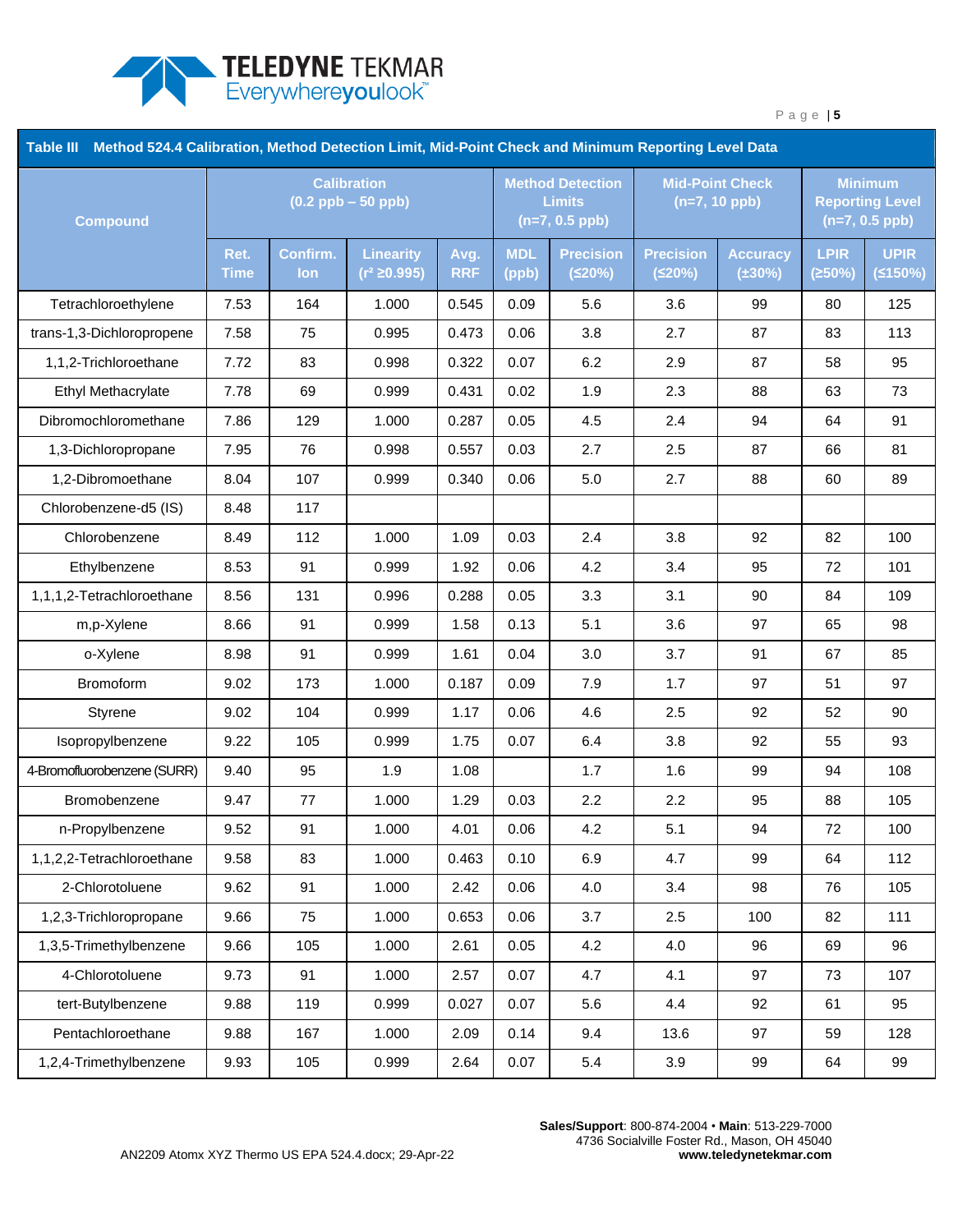

| <b>Table III</b><br>Method 524.4 Calibration, Method Detection Limit, Mid-Point Check and Minimum Reporting Level Data |                                             |                 |                                       |                    |                                                              |                            |                                           |                                 |                                                              |                        |
|------------------------------------------------------------------------------------------------------------------------|---------------------------------------------|-----------------|---------------------------------------|--------------------|--------------------------------------------------------------|----------------------------|-------------------------------------------|---------------------------------|--------------------------------------------------------------|------------------------|
| <b>Compound</b>                                                                                                        | <b>Calibration</b><br>$(0.2$ ppb $-50$ ppb) |                 |                                       |                    | <b>Method Detection</b><br><b>Limits</b><br>$(n=7, 0.5$ ppb) |                            | <b>Mid-Point Check</b><br>$(n=7, 10$ ppb) |                                 | <b>Minimum</b><br><b>Reporting Level</b><br>$(n=7, 0.5$ ppb) |                        |
|                                                                                                                        | Ret.<br><b>Time</b>                         | Confirm.<br>lon | <b>Linearity</b><br>$(r^2 \ge 0.995)$ | Avg.<br><b>RRF</b> | <b>MDL</b><br>(ppb)                                          | <b>Precision</b><br>(≤20%) | <b>Precision</b><br>(≤20%)                | <b>Accuracy</b><br>$(\pm 30\%)$ | <b>LPIR</b><br>(≥50%)                                        | <b>UPIR</b><br>(5150%) |
| sec-Butylbenzene                                                                                                       | 10.00                                       | 105             | 0.999                                 | 3.29               | 0.07                                                         | 5.4                        | 4.8                                       | 96                              | 63                                                           | 97                     |
| p-Isopropyltoluene                                                                                                     | 10.10                                       | 119             | 1.000                                 | 2.57               | 0.06                                                         | 4.7                        | 4.2                                       | 93                              | 63                                                           | 92                     |
| 1,3-Dichlorobenzene                                                                                                    | 10.13                                       | 146             | 1.000                                 | 1.47               | 0.05                                                         | 3.3                        | 2.9                                       | 94                              | 78                                                           | 101                    |
| 1,4-Dichlorobenzene-d4 (IS)                                                                                            | 10.18                                       | 152             |                                       |                    |                                                              |                            |                                           |                                 |                                                              |                        |
| 1,4-Dichlorobenzene                                                                                                    | 10.19                                       | 146             | 1.000                                 | 1.54               | 0.08                                                         | 4.8                        | 2.7                                       | 99                              | 82                                                           | 120                    |
| n-Butylbenzene                                                                                                         | 10.39                                       | 91              | 0.999                                 | 2.91               | 0.07                                                         | 5.0                        | 4.8                                       | 97                              | 68                                                           | 101                    |
| Hexachloroethane                                                                                                       | 10.46                                       | 201             | 0.996                                 | 0.199              | 0.10                                                         | 7.2                        | 5.1                                       | 100                             | 66                                                           | 119                    |
| 1,2-Dichlorobenzene-d4 (SURR)                                                                                          | 10.47                                       | 152             | 1.4                                   | 0.982              |                                                              | 1.5                        | 1.6                                       | 100                             | 94                                                           | 106                    |
| 1,2-Dichlorobenzene                                                                                                    | 10.47                                       | 146             | 1.000                                 | 1.50               | 0.04                                                         | 2.7                        | 1.7                                       | 101                             | 89                                                           | 110                    |
| 1,2-Dibromo-3-Chloropropane                                                                                            | 11.01                                       | 75              | 0.999                                 | 0.111              | 0.06                                                         | 5.1                        | 2.1                                       | 92                              | 63                                                           | 94                     |
| Hexachlorobutadiene                                                                                                    | 11.46                                       | 225             | 0.996                                 | 0.383              | 0.15                                                         | 10.0                       | 4.1                                       | 98                              | 58                                                           | 133                    |
| 1,2,4-Trichlorobenzene                                                                                                 | 11.46                                       | 180             | 0.999                                 | 1.05               | 0.09                                                         | 6.1                        | 3.0                                       | 91                              | 68                                                           | 112                    |
| Naphthalene                                                                                                            | 11.68                                       | 128             | 0.999                                 | 2.62               | 0.05                                                         | 4.3                        | 2.4                                       | 87                              | 62                                                           | 87                     |
| 1,2,3-Trichlorobenzene                                                                                                 | 11.80                                       | 180             | 0.998                                 | 1.04               | 0.07                                                         | 4.7                        | 3.4                                       | 91                              | 72                                                           | 105                    |

1. Calibration range from 0.5 - 50 ppb.